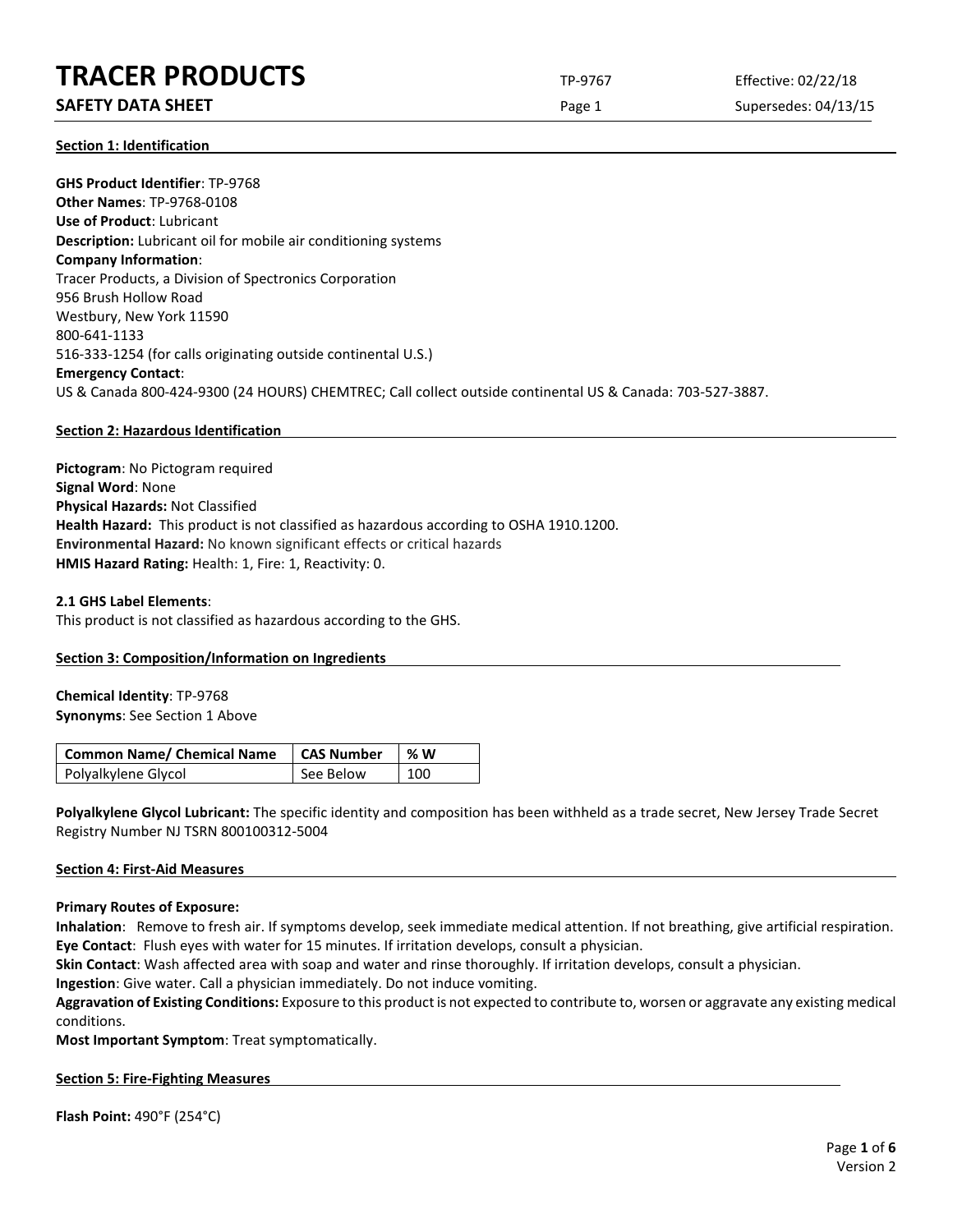# **TRACER PRODUCTS** TP-9767 Effective: 02/22/18

| <b>INALEN FNUDULIJ</b>   | TP-9767       | Effective: 02/22/18  |
|--------------------------|---------------|----------------------|
| <b>SAFETY DATA SHEET</b> | Page $\angle$ | Supersedes: 04/13/15 |

**Test Method:** Cleveland Open Cup

**Explosive Limit:** LEL (%): No data available; UEL (%): No data available

**Autoignition Temperature:** No data available

**Unusual Fire and Hazardous Combustion and Decomposition Products:** Smoke, soot, and toxic/irritating fumes (i.e., carbon dioxide, carbon monoxide, etc.). Oxides of nitrogen and carbon.

**Fire and Explosion Hazards:** May liberate irritating or toxic vapors during combustion or decomposition.

**Extinguishing Media:** Based on the NFPA guide, use dry chemical, carbon dioxide, water mist, water jet sprays, halogen, or alcohol foam suitable for Class B fires. Use water to cool containers exposed to fire. For large fires, use water spray, fog or alcohol foam, thoroughly drenching the burning material.

**Unsuitable Extinguishing Media:** High volume water with full jet. Oxidizers and reducers.

**Fire-Fighting Procedures/Equipment:** Fire fighters and others who may be exposed to the products of combustion should be equipped with NIOSH-approved, positive-pressure, self-contained breathing apparatus (SCBA) and full protective clothing. Water can be used to cool and protect containers and surroundings.

## **Section 6: Accidental Release Measures**

## **Non-Emergency Personnel**:

General Advice: Avoid inhalation and contact with skin, eyes, or clothing. Wash hands and face before eating, drinking, or using tobacco products.

Personal Protective Equipment Needed: Wear impervious gloves, shoes, and protective clothing

# **Emergency Personnel**:

Suitable Protective Gear: Wear impervious gloves, shoes and protective clothing.

Unsuitable Protective Gear: Not Applicable

**Environmental Precautions**: Prevent any contamination of local soils and water supply. Prevent ground water infiltration or any ground penetration. Avoid the spreading or entering into watercourses by using sand, soil, or other types of barriers. If contamination into water course or sewage system, alert appropriate authorities.

### **Containment/Clean-up Methods**:

Containment & Recovery of Product: Contain with absorbent material, such as clay, soil, universal binding medium, or any commercially available absorbent. Shovel reclaimed dye and absorbent into a recovery or salvage drums for disposal. For larger spills, transfer to a salvage tank for recovery or safe disposal. Any residues should be treated like a small spill. This is not a RCRA hazardous waste per Title 40 CFR 261. Stop material from contaminating soil, or from entering sewers or bodies of water. For larger spills, transfer to a salvage tank for safe recovery/disposal. Residues are treated as small spills.

Disposal**:** Either incinerate or land fill in accordance with applicable local, state and federal regulations.

# **Section 7: Handling and Storage**

**Handling Precautions:** Use product only in well ventilated areas. Avoid breathing in mists or vapors from a heated product. Avoid formation of mists. Avoid heating product near flash point. Avoid prolonged or repeated contact with skin. Handle in ambient temperature.

**Storage Conditions:** Store in a cool, dry, well-ventilated area away from heat, ignition sources, and direct sunlight. Always keep containers tightly closed. Store away from oxidizing and reducing agents.

**Personal Hygiene:** Wash hands before breaks and at the end of the work day. Do not carry cleaning clothes used to absorb product in clothing. General hygiene measures for chemicals apply.

**Empty Container Precautions:** Do not reuse empty container for any purpose.

**Special Warnings:** Hot organic chemical vapors or mists can suddenly and without warning combust when mixed with air.

### **Section 8: Exposure Controls/Personal Protection**

**Occupational Exposure Limits**: No exposure limits have been established for this product. **Biological Exposure Limits**: No data available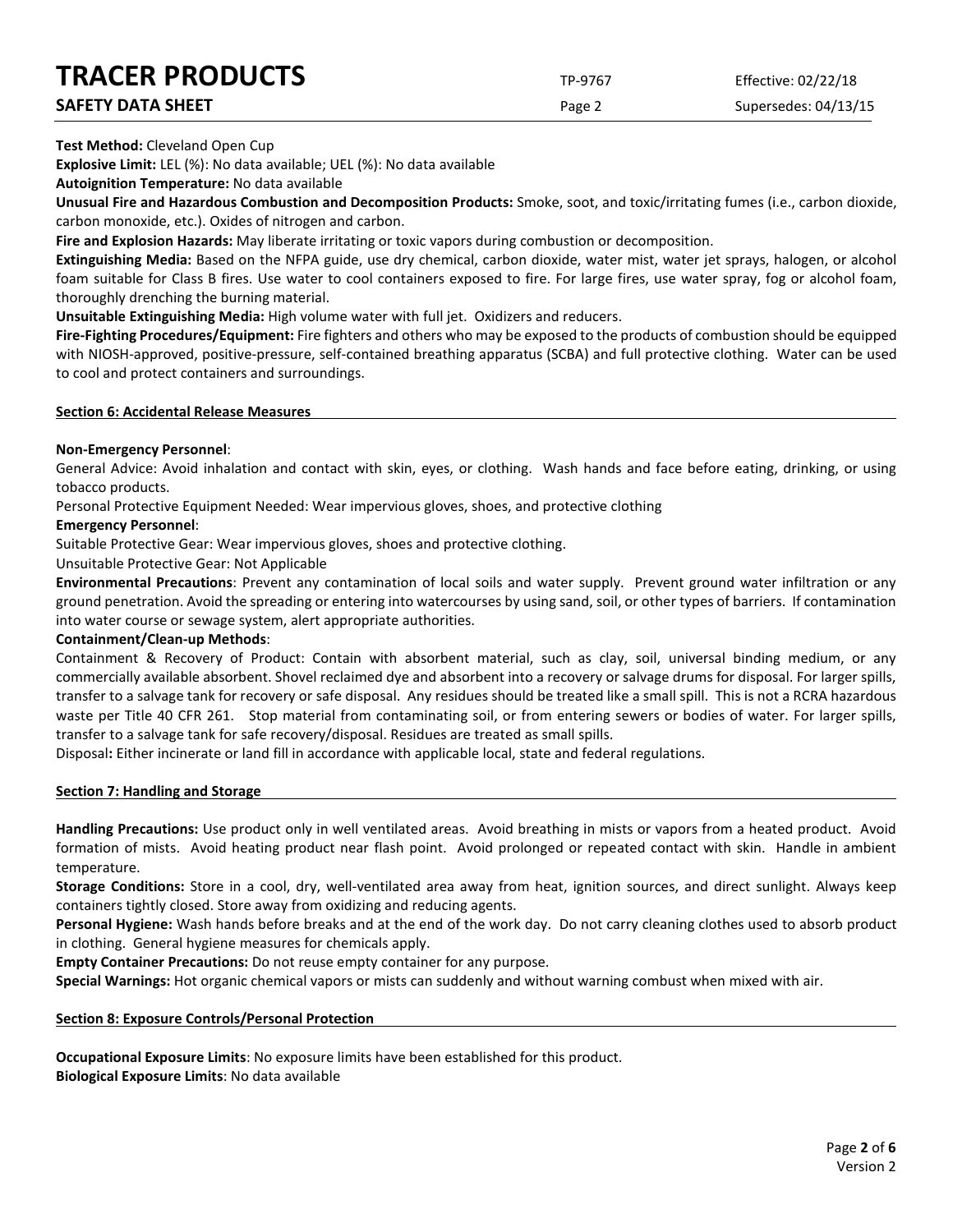| <b>TRACER PRODUCTS</b>   | TP-9767 | Effective: 02/22/18  |
|--------------------------|---------|----------------------|
| <b>SAFETY DATA SHEET</b> | Page 3  | Supersedes: 04/13/15 |

**Engineering Controls/Ventilation**: Maintain airborne concentrations below the established exposure limits by providing adequate ventilation. General (dilution) ventilation should be acceptable. Additional local exhaust ventilation is recommended where dusts, mists or vapors may be released.

**Airborne Oil Mist Exposure Limits:** Polyalkylene Glycol ACGIH TLV:  $5mg/m<sup>3</sup>$ , 8 hr. ACGIH STEL:  $10$ mg/m<sup>3</sup>

OSHA PEL:  $mg/m<sup>3</sup>$ , 8 hr.

# **Personal Protective Equipment**:

Respiratory Protection: Avoid breathing vapor and/or mist. If occupational exposure limits are exceeded wear NIOSH/OSHA approved equipment. Use a respiratory protection fitted with a combination filter A-P3 for short term use. High airborne concentrations may necessitate the use of self-contained breathing apparatus (SCBA) or a supplied air respirator. Respiratory protection programs must be in compliance with 29 CFR 1910.134.

Skin Protection: Wear protective clothing and appropriate impervious gloves.

Eye Protection: Wear safety goggles with peripheral coverage approved to EU Standard EN 166, AS/NZS 1337. An eye wash facility should be readily available.

Hand Protection: When in contact with material, be sure to use proper gloves approved to standards (Europe: EN 374, U.S.: F739, & AS/NZS: 2161). Gloves made from neoprene, nitrile or butyl rubber may provide suitable chemical protection.

Hygiene Measures: Wash thoroughly after handling, especially before eating, drinking, smoking, or using restroom facilities.

# **Section 9: Physical and Chemical Properties**

**Physical State**: Liquid **Appearance**: Clear **Odor**: Mild **Odor Threshold**: No data available **pH**: no data available **Melting Point**: No data available **Freezing Point**: No data available **Initial Boiling Point**: Decomposes before boiling **Boiling Range**: No data available **Flash Point (COC)**: 490°F (254°C) **Evaporative Rate**: No data available **Solid Flammability**: No data available **Gas Flammability**: No data available **Upper Explosive Limit**: No data available **Lower Explosive Limit**: No data available **Vapor Pressure 68**° **F (20**° **C)** : <0.01 mmHg@20°C **Vapor Density (Air=1)**: No data available **Relative Density**: ~1 **Solubility in Water**: Insoluble **Partition Coefficient: n-octanol/water**: No data available **Auto-ignition Temperature**: No data available **Decomposition Temperature**: No data available **Viscosity at 40°C: 150 Viscosity at 100°C**: No data available **Percent Volatile by Volume (%)**: 0 **Evaporation Rate (Butyl Acetate=1)**: < 0.01 **Volatile Organic Content (VOC) Component**: None

**Note:** The physical data presented above are typical values and should not be construed as a specification.

**Section 10: Stability and Reactivity**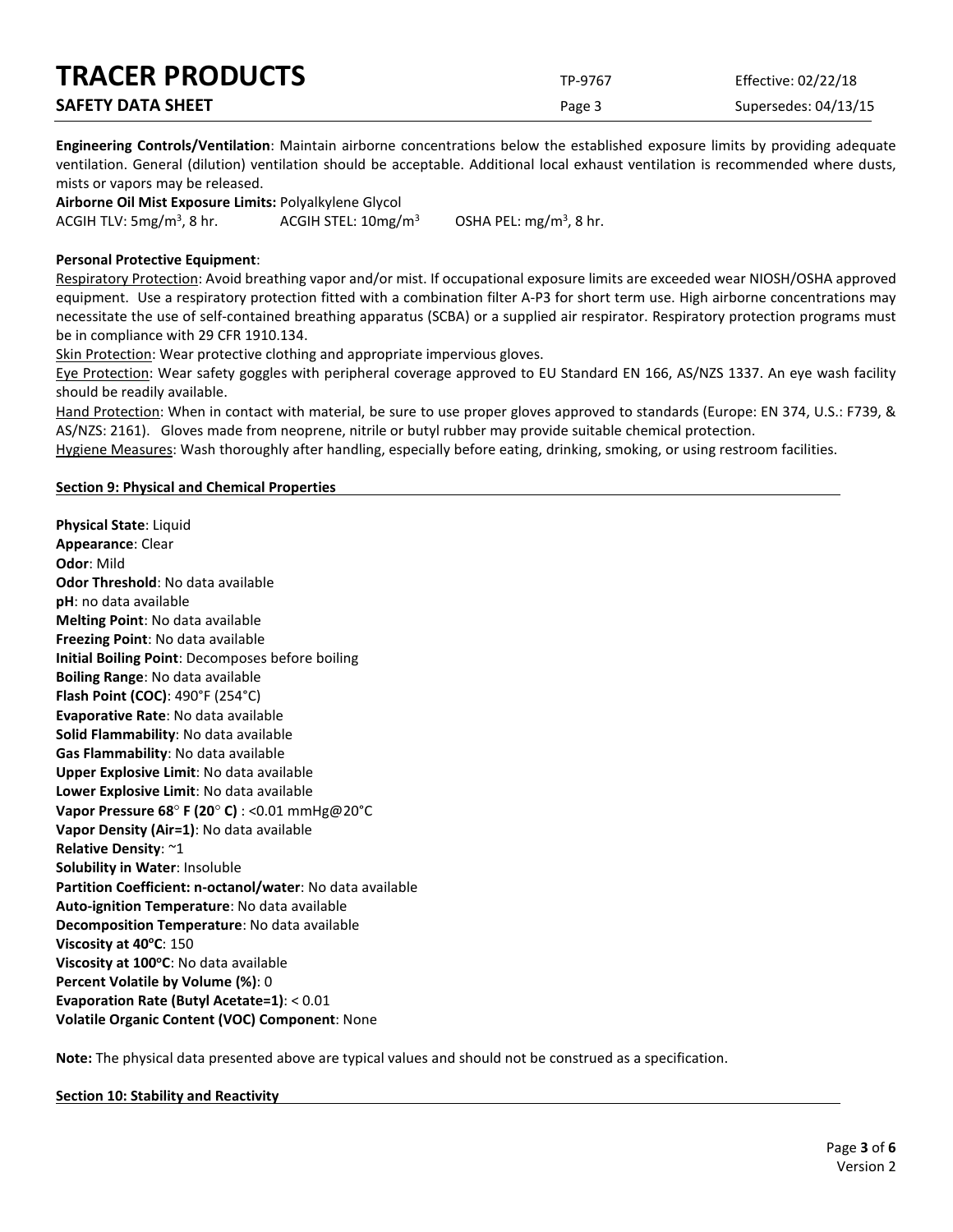| <b>TRACER PRODUCTS</b> | TP-9767 | Effective: 02/22/18  |
|------------------------|---------|----------------------|
| SAFETY DATA SHEET      | Page 4  | Supersedes: 04/13/15 |

**Reactivity**: This product is non-reactive under ambient conditions

Stability: Stable under normal conditions of use. Can decompose slowly with localized heating over 300°C

**Conditions to Avoid**: High temperatures & a source of ignition. Toxic fumes may be released if product is heated above decomposition point.

**Incompatible Materials**: Strong Acids, Strong oxidizing agents, and Reducing agents

Hazardous Decomposition Products: In the event of combustion, CO and CO<sub>2</sub> will be formed.

**Hazardous Polymerization**: Will not occur

## **Section 11: Toxicological Information**

|                                 |        | <b>Polyalkylene Glycol</b> |
|---------------------------------|--------|----------------------------|
| Oral LD <sub>50</sub> mg/kg     | Rat    | >3,815                     |
| Dermal LD <sub>50</sub> mg/kg   | Rabbit | >2,000                     |
| Inhalation LC <sub>50</sub> ppm | Rat    | No data available          |
| Eye Irritation                  | Rabbit | Mild Irritant              |
| Skin Irritation                 | Rabbit | Mild Irritant              |

## **Carcinogenicity**:

| Carcinogenicity     | ACGIH IARC NTP OSHA |    |    |    |
|---------------------|---------------------|----|----|----|
| Polyalkylene Glycol | No.                 | Nο | NΩ | NΩ |

Summary Comments: According to ACGIH, IARC, NTP, and OSHA, the Polyalkylene glycol nor the fluorescent dye are not considered to be a hazardous carcinogen to humans.

**Reproductive Toxicity**: Not considered a reproductive toxin to humans

**STOT-single exposure**: No data available

### **STOT-repeated exposure:**

|                    |     | <b>Polyalkylene Glycol</b> |
|--------------------|-----|----------------------------|
| Oral mg/kg         | Rat | >1.000                     |
| Dermal mg/kg       | Rat | No data available          |
| Inhalation mg/l/4h | Rat | No data available          |

### **Aspiration Hazard:** No

**Likely Routes of Exposure**: Eyes, skin and respiratory tract **Symptoms**: Eye Contact: May cause mild irritation

Skin Contact: May cause mild irritation

Inhalation: May cause mild respiratory irritation Ingestion: May cause gastrointestinal irritation

# **Section 12: Ecological Information**

| Toxicity: |
|-----------|
|-----------|

| .                                      |                            |  |  |
|----------------------------------------|----------------------------|--|--|
|                                        | <b>Polyalkylene Glycol</b> |  |  |
| Fish $LL_{50}$ 96hr mg/l               | >100                       |  |  |
| Crustacean LL <sub>50</sub> 96hr. mg/l | >100                       |  |  |
| Algae <b>NOEL</b> 72hr. mg/l           | >93.7                      |  |  |

**Persistence & Degradability**: Readily biodegradable **Bioaccumulation Potential**: No data available **Mobility in Soil**: No data available **Behavior in Sewage Plants:** No data available **PBT vPvB:** This substance is not a PBT vPvB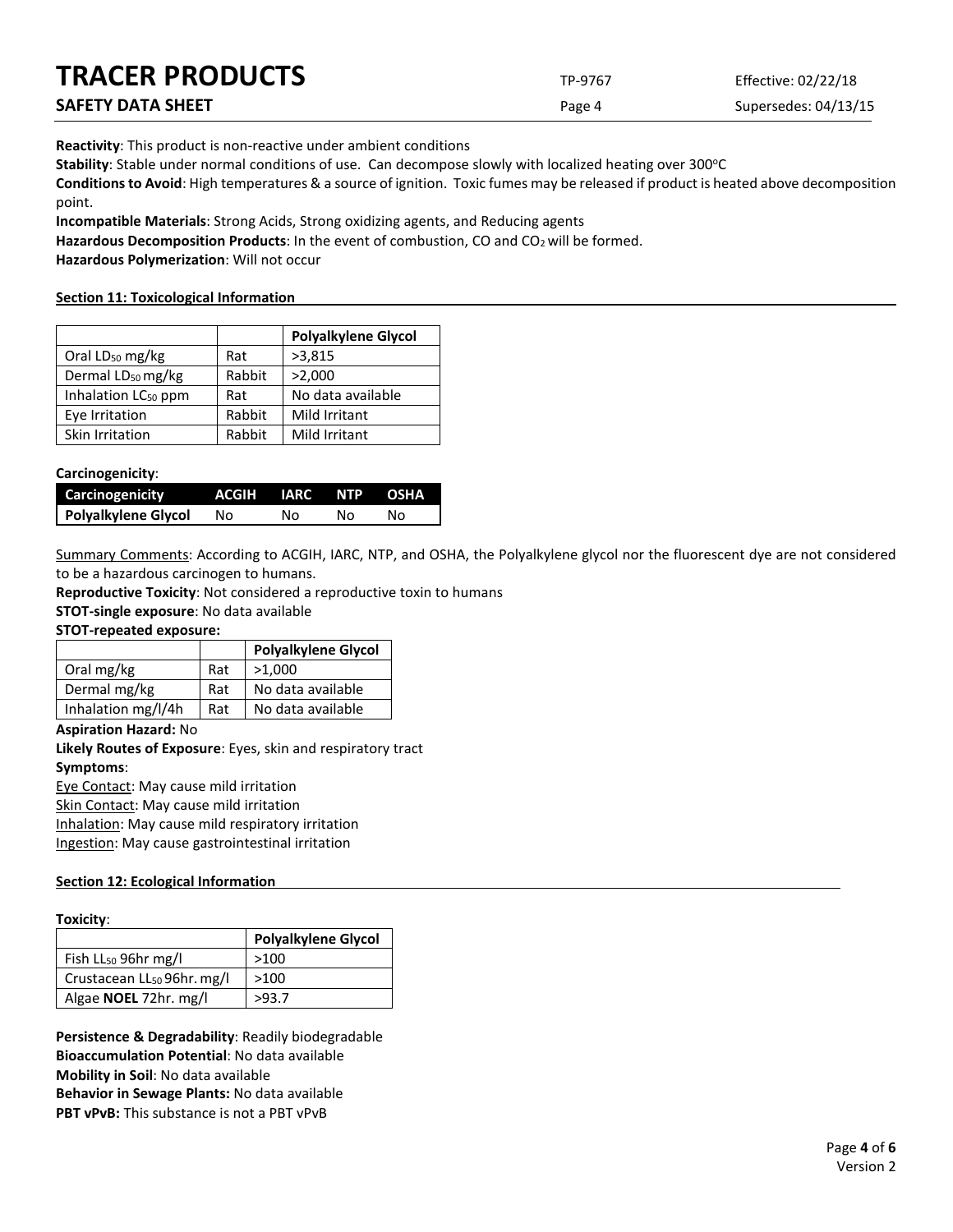| <b>TRACER PRODUCTS</b> | TP-9767 | Effective: 02/22/18 |
|------------------------|---------|---------------------|
|                        |         |                     |

| <b>SAFETY DATA SHEET</b> |  |
|--------------------------|--|
|--------------------------|--|

Page 5 Supersedes: 04/13/15

## **Section 13: Disposal Considerations**

**General Statements:** Federal regulations may apply to empty container. State and/or local regulations may be different. **Disposal:** Recover or recycle if possible, otherwise, dispose of in accordance with all local, state, and federal regulations. Sewage disposal is discouraged

**Special Instructions:** Be sure to contact the appropriate government environmental agencies if further guidance is required. Do not remove labels from container until container is cleaned properly. Containers can be reused or disposed of by landfill or incineration if appropriate to local law. Water with cleaning agents is required

**Hazardous Waste Number:** Not a RCRA hazardous waste

### **Section 14: Transport Information**

**General Comments**: This product is not classed as hazardous or regulated for transport under 49 CFR, IATA/ICAO, or IMDG **49 CFR: DOT Shipping Name:** Not Regulated **DOT Label:** Not Applicable **DOT Identification No.:** Not Applicable; Nonregulated shipments by air under 49 CFR, IATA/ICAO AND IMO **Transport by Road/Rail (ADR/RID): UN Proper Shipping Name:** Not Applicable **Transport Hazard Class:** Not Applicable **Packing Group:** Not Applicable **Classification Code:** Not Applicable **LQ (ADR 2013):** Not Applicable **LQ (ADR 2009):** Not Applicable **Environmental Hazard:** Not Applicable **Tunnel Restriction Code:** Not Applicable **Transport by Sea (IMDG): UN Proper Shipping Name:** Not Applicable **Transport Hazard Class:** Not Applicable **Packing Group:** Not Applicable **Marine Pollutant:** Not Applicable **Environmental Hazard:** Not Applicable **Transport by Air (IATA): UN Shipping Name**: Not Applicable **Transport Hazard Class**: Not Applicable **Packing Group Number**: Not Applicable **Environmental Hazards**: Not Applicable **Special Precautions for User:** Unless otherwise specified, general measures for safe transport must be followed **Transport in Bulk:** Non-dangerous material according to transport regulations

# **Section 15: Regulatory Information**

### **Inventory Status:**

Polyalkylene Glycol: is listed or excluded from listing on TSCA, DSL, & AICS inventories **SARA Title III Information**: This product contains no chemicals subject to the reporting requirements of Section 313 of the emergency planning and community right to know act. **SARA - Section 302-Extremely Hazardous Substances:** No regulated ingredients. **SARA - Section 302-Reportable Quantity:** None. **SARA - Section 311/312-Hazard Categories:** Fire Hazard: No Sudden Release of Pressure Hazard: No